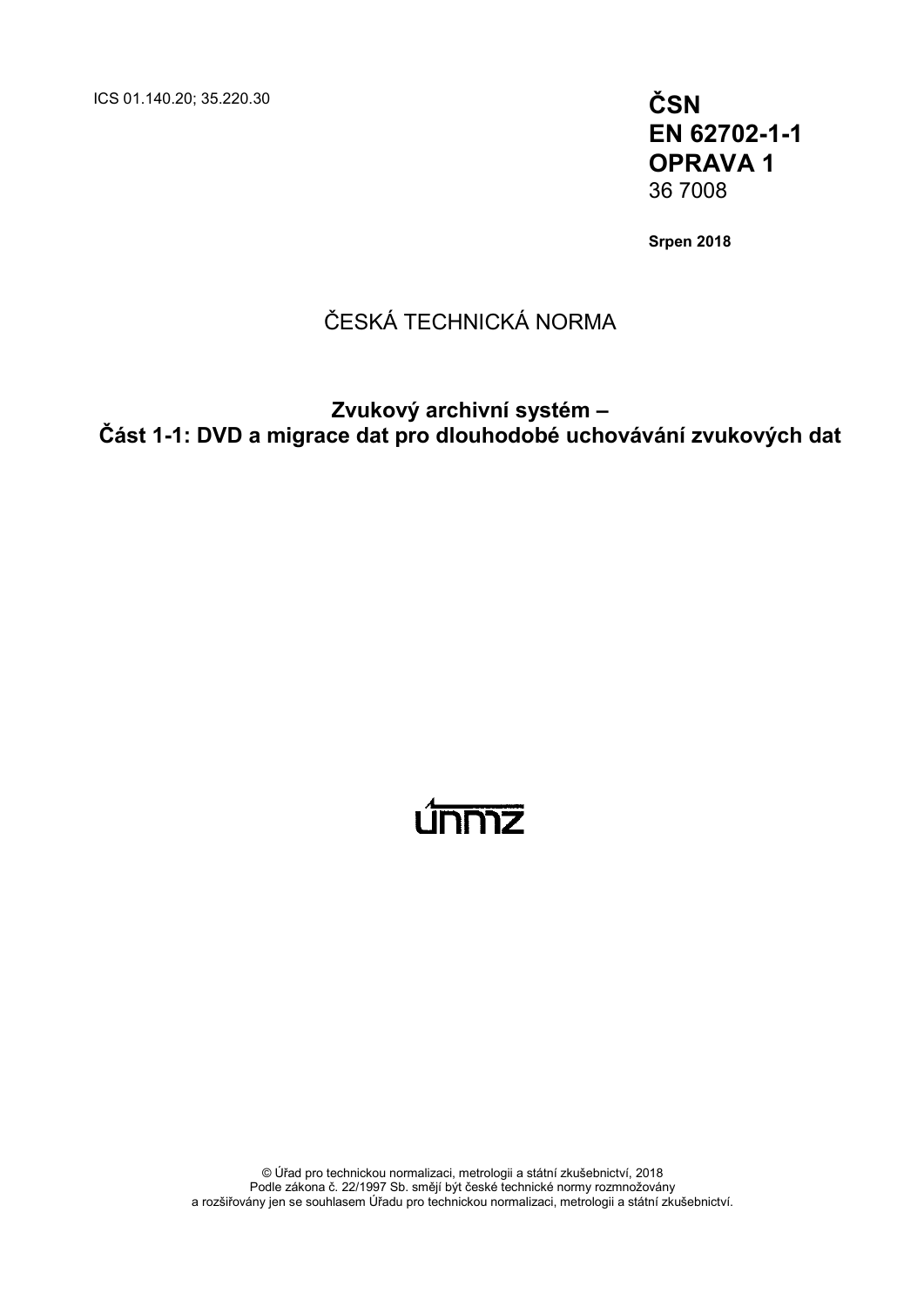ČSN EN 62702-1-1/Opr. 1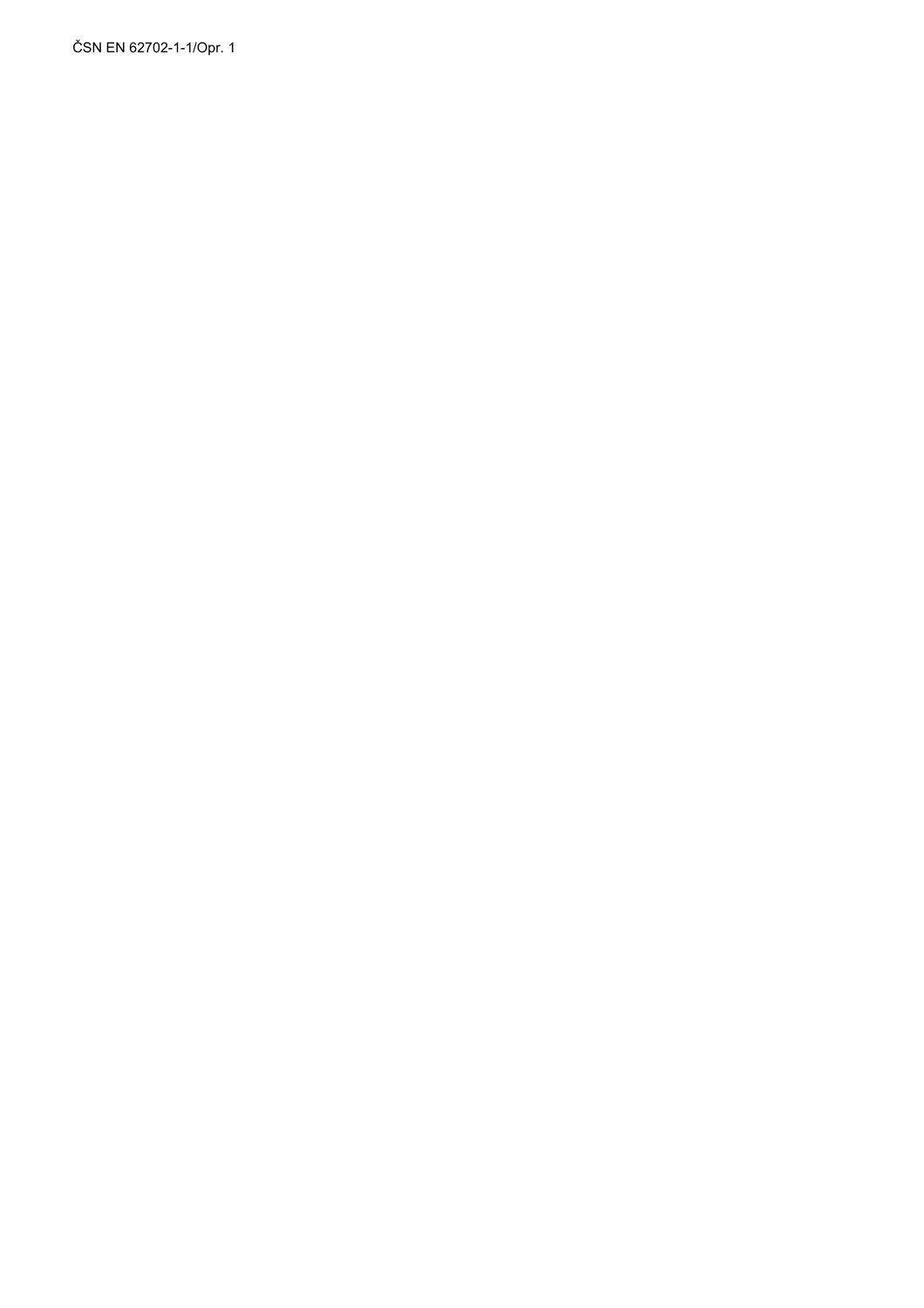# EUROPEAN STANDARD NORME EUROPÉENNE EUROPÄISCHE NORM

## **EN 62702-1-1:2016/AC:2018- 04**

April 2018

ICS 33.160.30; 35.220.30

English Version

### Audio Archive System - Part 1-1: DVD disk and data migration for long term audio data storage (IEC 62702-1-1:2016/COR1:2018)

Système d'archivage audio - Partie 1-1: Disque DVD et migration de données pour le stockage à long terme des données audio (IEC 62702-1-1:2016/COR1:2018)

 Audio Archivierungssystem - Teil 1-1: DVD-Disk und Datenmigration für die Langzeit Audiodaten Speicherung (IEC 62702-1-1:2016/COR1:2018)

This corrigendum becomes effective on 13 April 2018 for incorporation in the English language version of the EN.



European Committee for Electrotechnical Standardization Comité Européen de Normalisation Electrotechnique Europäisches Komitee für Elektrotechnische Normung

**CEN-CENELEC Management Centre: Rue de la Science 23, B-1040 Brussels** 

© 2018 CENELEC All rights of exploitation in any form and by any means reserved worldwide for CENELEC Members.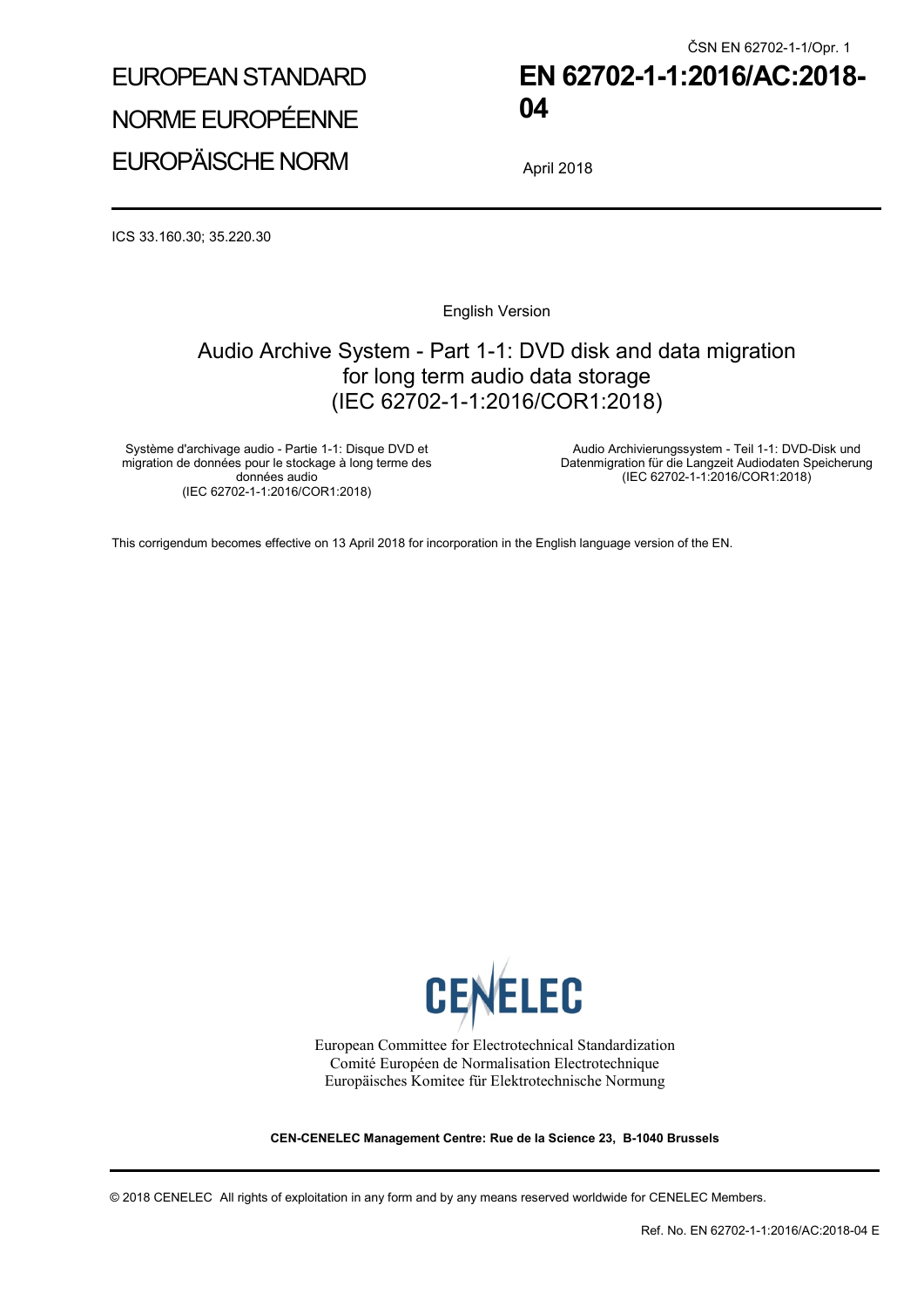EN 62702-1-1:2016/AC:2018-04

ČSN EN 62702-1-1/Opr. 1

#### **Endorsement notice**

The text of the corrigendum IEC 62702-1-1:2016/COR1:2018 was approved by CENELEC as EN 62702-1-1:2016/AC:2018-04 without any modification.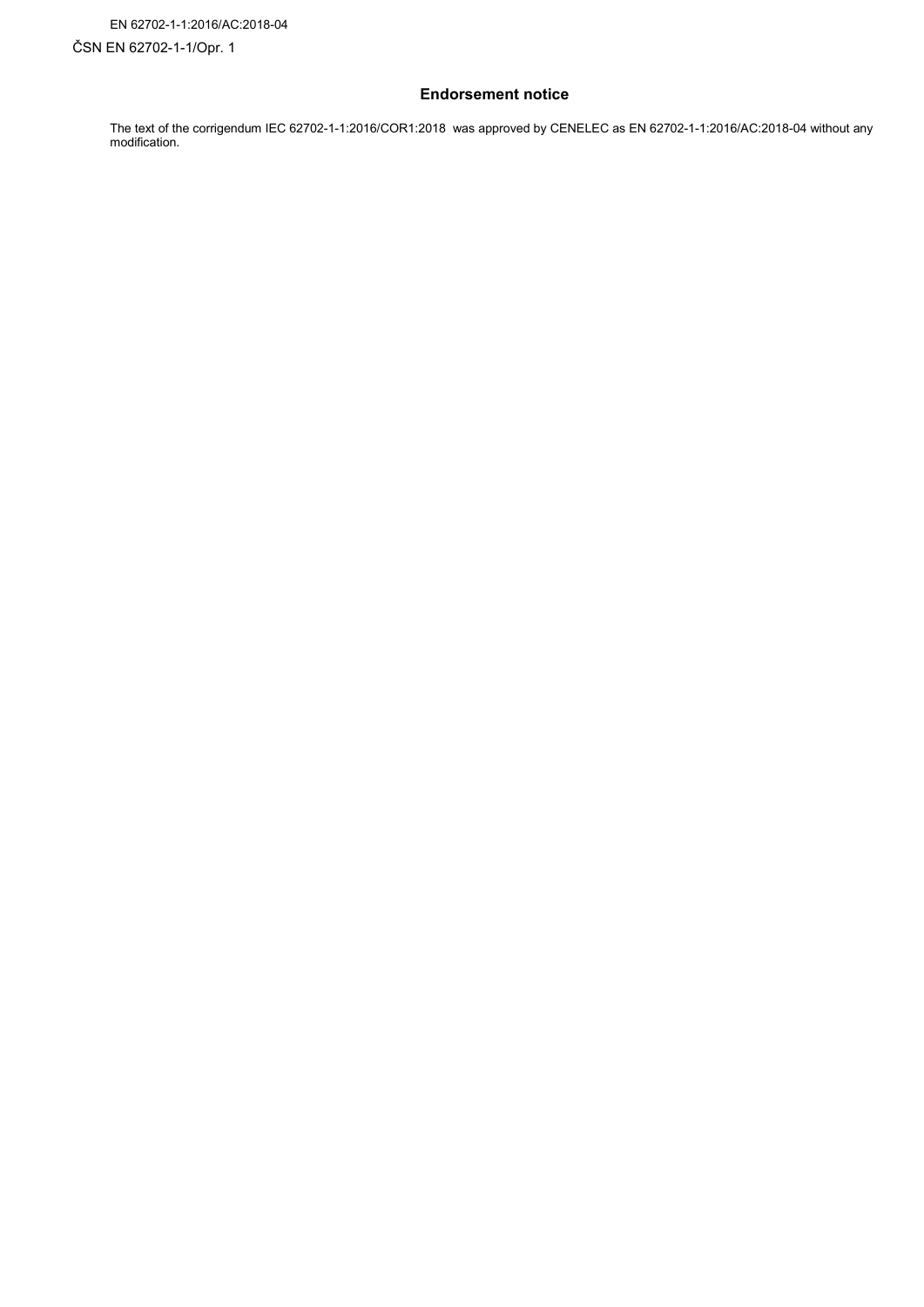IEC 62702-1-1:2016/COR1:2018  $-1 -$ © IFC 2018

## INTERNATIONAL ELECTROTECHNICAL COMMISSION COMMISSION ÉLECTROTECHNIQUE INTERNATIONALE

\_\_\_\_\_\_\_\_\_\_\_\_

**IEC 62702-1-1 Edition 1.0 2016-05**

**IEC 62702-1-1 Édition 1.0 2016-05**

**AUDIO ARCHIVE SYSTEM –** 

**SYSTÈME D'ARCHIVAGE AUDIO –** 

**Part 1-1: DVD disk and data migration for long term audio data storage**

**Partie 1-1: Disque DVD et migration de données pour le stockage à long terme des données audio**

### **CORRIGENDUM 1**

Corrections to the French version appear after the English text.

Les corrections à la version française sont données après le texte anglais.

#### CONTENTS

*Replace the term "long term" by "long-term" in the titles of Clause 4 and 4.1.*

Title of the document

*Replace the term "long term" by "long-term" in the title of the document above the Foreword and above Clause 1.*

### **1 Scope**

*Replace the term "long term" by "long-term" in the first sentence.* 

### **4 Disk and lifetime for long term audio data storage**

*Replace the term "long term" by "long-term" in the titles of Clause 4 and 4.1.*

#### **6.5 Test and migration intervals**

*Replace the term "the maximum interval" by "the test interval" in the first paragraph.*

*Replace the term "the maximum test interval" by "the test interval" in the first paragraph and in item a) of the list.*